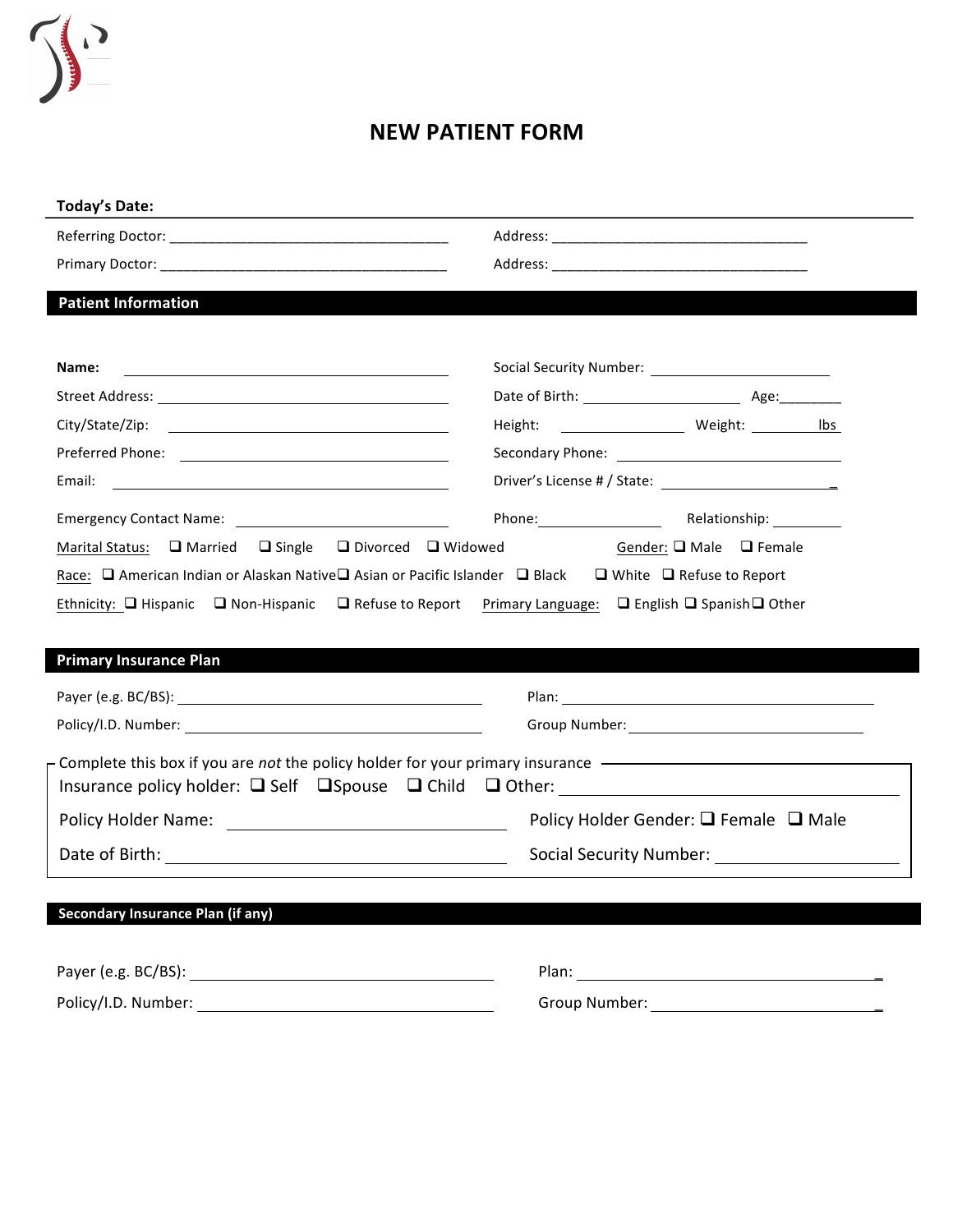| <b>Pain Intensity</b>                                                                                                                                       | NO HURT<br><b>HURTS</b><br><b>HURTS</b><br><b>LITTLE BIT</b><br><b>LITTLE MORE</b>      | <b>Wong Baker Face Scale</b><br><b>HURTS</b><br><b>EVEN MORE</b><br><b>WHOLE LOT</b>                                                   | <b>HURTS</b><br><b>HURTS</b><br><b>WORST</b>            |
|-------------------------------------------------------------------------------------------------------------------------------------------------------------|-----------------------------------------------------------------------------------------|----------------------------------------------------------------------------------------------------------------------------------------|---------------------------------------------------------|
| Current Pain: ________________                                                                                                                              | <b>Worse Pain: __________________</b>                                                   | Least Pain:                                                                                                                            |                                                         |
| <b>Pain Location</b>                                                                                                                                        |                                                                                         |                                                                                                                                        |                                                         |
| 的抹                                                                                                                                                          |                                                                                         |                                                                                                                                        | $\epsilon$<br>iin<br>Ut                                 |
| <b>Pain Description</b>                                                                                                                                     |                                                                                         |                                                                                                                                        |                                                         |
| $\Box$ Aching<br>$\Box$ Deep<br>$\Box$ Shooting<br>$\Box$ Tingling                                                                                          | $\Box$ Squeezing<br>$\Box$ Dull<br>$\Box$ Stabbing<br>$\Box$ Pins and Needles           | $\Box$ Burning<br>$\Box$ Piercing<br>$\Box$ Throbbing<br>$\Box$ Other                                                                  | $\Box$ Cramping<br>$\Box$ Pressure<br>$\Box$ Shock-like |
| Pain Interference                                                                                                                                           |                                                                                         |                                                                                                                                        |                                                         |
| $\Box$ Driving<br>$\Box$ Relationship                                                                                                                       | $\Box$ Sleep<br>$\Box$ Work duties                                                      | $\Box$ Leisure Activities<br>$\square$ Stress                                                                                          | $\Box$ Walking                                          |
| <b>Onset and Mechanism of Injury</b>                                                                                                                        |                                                                                         |                                                                                                                                        |                                                         |
| When did this pain begin?<br>What caused your current pain episode? $\Box$ Health problems $\Box$ Assault $\Box$ Injury at work $\Box$ Heavy weight lifting | $\Box$ In the last 1 month<br>$\Box$ Between 2-5 years<br>$\Box$ Motor vehicle accident | $\Box$ In the last 6 months<br>$\Box$ In the last year<br>$\Box$ More than 5 years ago $\Box$ More than 10 years ago<br>$\Box$ Surgery | $\Box$ Cancer<br>□ Other:_______________________        |
| What word best describes the frequency of your pain?                                                                                                        |                                                                                         | $\Box$ Intermittent<br>$\Box$ Constant                                                                                                 |                                                         |
| Since your pain began, how has it changed?                                                                                                                  |                                                                                         | $\Box$ Decreased<br>$\Box$ Increased                                                                                                   | $\Box$ Stayed the same                                  |
| When is your pain at its worst?                                                                                                                             |                                                                                         | $\Box$ Mornings<br>$\Box$ Evenings                                                                                                     | $\Box$ No Effect                                        |
| <b>Past Treatments</b>                                                                                                                                      |                                                                                         |                                                                                                                                        |                                                         |
| $\Box$ Acupuncture<br>$\Box$ Chiropractic                                                                                                                   | $\Box$ Physical Therapy                                                                 | $\Box$ Psychological Therapy                                                                                                           | $\Box$ Epidural Injection(s)                            |
| $\Box$ Joint Injection(s) $\Box$ Nerve Blocks                                                                                                               | $\Box$ Trigger Point Injection                                                          | $\Box$ Radiofrequency Ablation                                                                                                         | $\Box$ Heating Pad                                      |
| $\Box$ Pain Medications $\Box$ Muscle Relaxers $\Box$ Anti-inflammatories                                                                                   |                                                                                         | $\Box$ Neuropathic meds                                                                                                                | □ Other ____________________                            |
| <b>Diagnostic Imaging</b>                                                                                                                                   |                                                                                         |                                                                                                                                        |                                                         |
|                                                                                                                                                             |                                                                                         |                                                                                                                                        | Facility: ________________________                      |
|                                                                                                                                                             |                                                                                         | Date: _____________________                                                                                                            |                                                         |
|                                                                                                                                                             |                                                                                         |                                                                                                                                        |                                                         |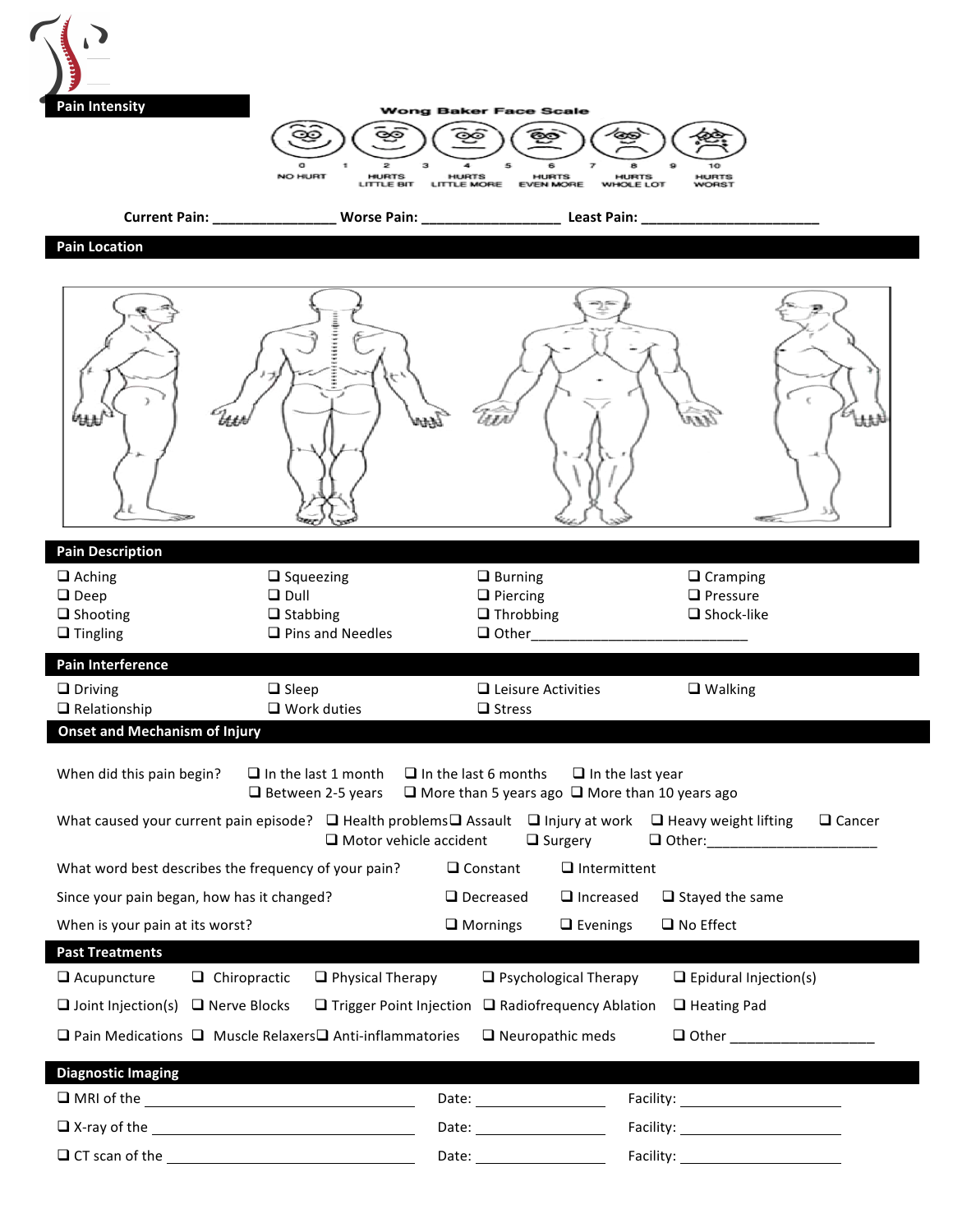$\sqrt{2}$ 

| <b>Alcohol Use:</b><br>$\Box$ Don't Drink Alcohol<br>□ Drink Alcohol Daily (Beer/Wine/Whiskey/Hard Liquor)<br>$\Box$ Past History of Alcoholism |                   |              |                                                                  | □ Drink Alcohol Socially ____ / week (Beer/Wine/Whiskey/Hard Liquor)                                                |                                      |                                        |
|-------------------------------------------------------------------------------------------------------------------------------------------------|-------------------|--------------|------------------------------------------------------------------|---------------------------------------------------------------------------------------------------------------------|--------------------------------------|----------------------------------------|
| <b>Tobacco Use:</b>                                                                                                                             | $\Box$ Non Smoker |              | □ Current Tobacco Smoker ________PPD                             |                                                                                                                     | $\Box$ Ex-Smoker $\Box$ Chew Tobacco |                                        |
|                                                                                                                                                 |                   |              |                                                                  | Drug Use: □ Current Illegal Drug Use? □ Currently taking ___________□ Past Illegal Drug Use _____________           |                                      |                                        |
| <b>Drug Overdose History:</b><br>Suboxone / Methadone treatment: Q Yes                                                                          |                   | $\Box$ Yes   |                                                                  | □ No What Drug? ________________________ Treatment _____________________________                                    |                                      |                                        |
|                                                                                                                                                 |                   |              |                                                                  | Work Status: $\Box$ Full Time $\Box$ Part Time $\Box$ Retired $\Box$ Light Duty Restrictions $\Box$ Disabled since: |                                      |                                        |
| <b>Current Medications</b>                                                                                                                      |                   |              |                                                                  |                                                                                                                     |                                      |                                        |
| <b>Medication Name</b>                                                                                                                          | <b>Dose</b>       |              | <b>Frequency</b>                                                 | <b>Medication Name</b>                                                                                              | <b>Dose</b>                          | Frequency                              |
| <b>Allergies</b>                                                                                                                                |                   |              |                                                                  |                                                                                                                     |                                      |                                        |
| Do you have any known drug allergies?<br><b>Medication Name</b>                                                                                 |                   | $\Box$ Yes   | $\square$ No                                                     |                                                                                                                     | <b>Allergic Reaction Type</b>        |                                        |
|                                                                                                                                                 | $\Box$ Iodine     | $\Box$ Latex | $\Box$ Tape                                                      | Are you allergic to shellfish? $\Box$ Yes $\Box$ No                                                                 |                                      |                                        |
| <b>Topical Allergies:</b><br><b>Family History</b>                                                                                              |                   |              |                                                                  |                                                                                                                     |                                      |                                        |
|                                                                                                                                                 |                   | Mother       | Father                                                           |                                                                                                                     | Mother                               | Father                                 |
| Arthritis                                                                                                                                       |                   | $\Box$       | $\Box$                                                           | Kidney Problems                                                                                                     | $\Box$                               | $\Box$                                 |
| Cancer                                                                                                                                          |                   | □            | □                                                                | Liver Problems                                                                                                      | ❏                                    | ❏                                      |
|                                                                                                                                                 |                   | □            | $\Box$                                                           | Osteoporosis                                                                                                        | ◻                                    | ❏                                      |
|                                                                                                                                                 |                   | □            | ❏                                                                | <b>Rheumatoid Arthritis</b>                                                                                         | ◻                                    | ❏                                      |
|                                                                                                                                                 |                   | ❏<br>❏       | □<br>❏                                                           | <b>Seizures</b>                                                                                                     | ◻<br>□                               | ❏<br>□                                 |
|                                                                                                                                                 |                   |              |                                                                  | Stroke                                                                                                              |                                      |                                        |
| High Cholesterol<br><b>Past Surgical History</b>                                                                                                |                   |              |                                                                  |                                                                                                                     |                                      | □ Cholecystectomy (Gallbladder)______  |
|                                                                                                                                                 |                   |              |                                                                  |                                                                                                                     |                                      |                                        |
| Valve replacement ________________                                                                                                              |                   |              |                                                                  |                                                                                                                     |                                      | Appendectomy (Appendix)_________       |
|                                                                                                                                                 |                   |              | Ankle / Foot surgery_______________                              |                                                                                                                     |                                      | □ Cesarean section____________________ |
| <b>Diabetes</b><br><b>Heart Disease</b><br><b>High Blood Pressure</b><br><b>Cardiac Surgery</b><br>Aneurysm repair __________________           |                   |              | Spine / Back Surgery                                             |                                                                                                                     |                                      |                                        |
|                                                                                                                                                 |                   |              |                                                                  |                                                                                                                     | <b>Other Surgeries</b>               |                                        |
| D Pacemaker/Defibrillator___________                                                                                                            |                   |              |                                                                  |                                                                                                                     |                                      | Hemorrhoid surgery _______________     |
| <b>Joint Surgery</b><br>Shoulder Surgery __________________                                                                                     |                   |              | Spinal fusion (levels) _____________<br><b>Abdominal Surgery</b> |                                                                                                                     |                                      | Carpal Tunnel surgery_______________   |